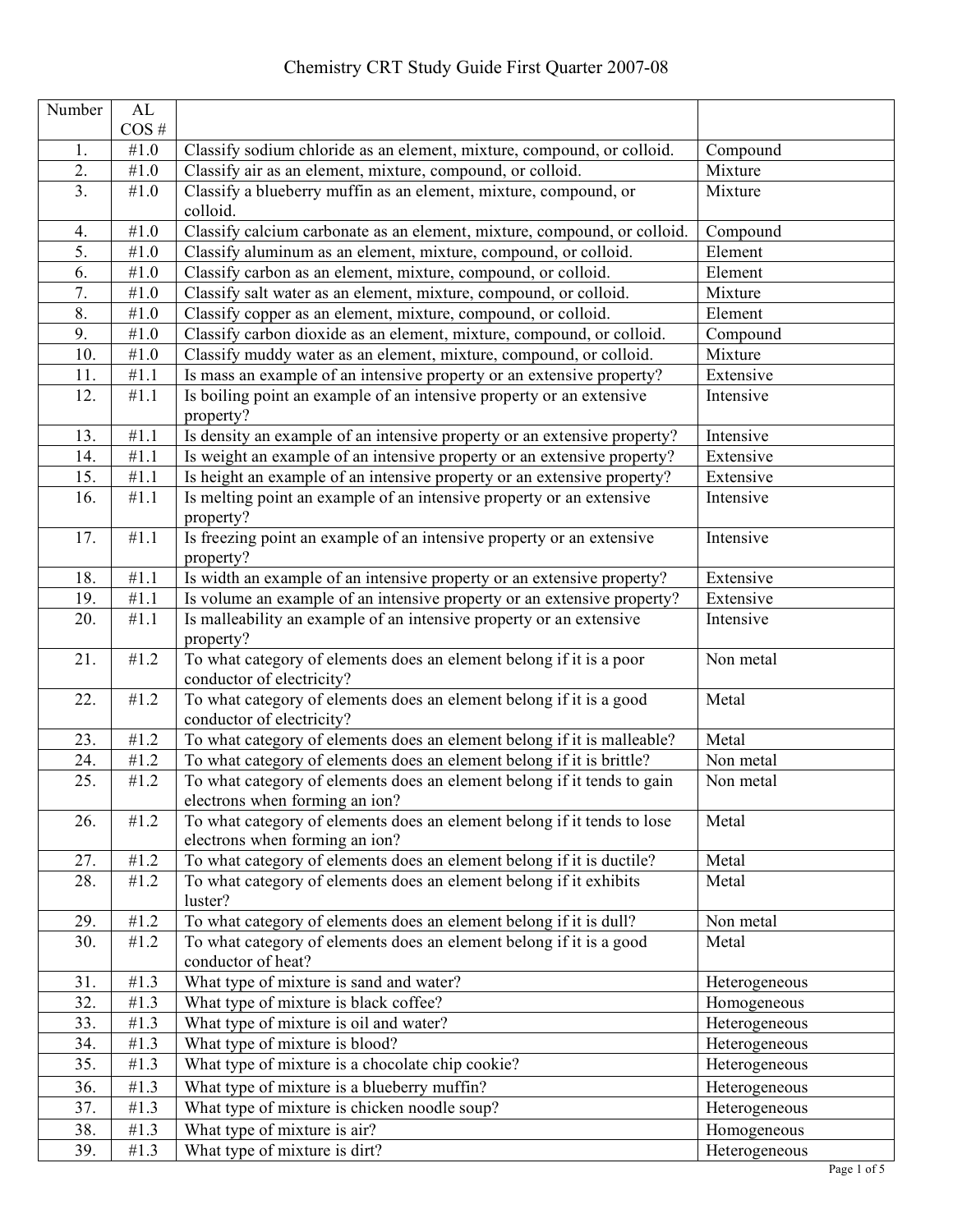## Chemistry CRT Study Guide First Quarter 2007-08

| 40. | #1.3              | What type of mixture is concrete?                                                    | Heterogeneous            |
|-----|-------------------|--------------------------------------------------------------------------------------|--------------------------|
| 41. | #3.0              | Given: Li, Rb, K, or Na, which has the largest atomic radius?                        | Rb                       |
| 42. | #3.0              | Given: Li, Rb, K, or Na, which has the smallest atomic radius?                       | Li                       |
| 43. | #3.0              | Given: K, Cs, As, Br, which has the largest atomic radius?                           | Cs                       |
| 44. | #3.0              | Given: K, Cs, As, Br, which has the smallest atomic radius?                          | Br                       |
| 45. | #3.0              | Given: K, Cs, As, Br, which has the largest electronegativity?                       | Br                       |
|     | #3.0              |                                                                                      | Cs                       |
| 46. | #3.0              | Given: K, Cs, As, Br, which has the smallest electronegativity?                      | Rb                       |
| 47. |                   | Given: Li, Rb, K, Na, which has the smallest electronegativity?                      |                          |
| 48. | #3.0              | Given: Li, Rb, K, Na, which has the largest electronegativity?                       | Li                       |
| 49. | #3.0              | How many valence electrons does phosphorus have?                                     | 5                        |
| 50. | #3.0              | Given: iodine, helium, sulfur, or hydrogen, which is a halogen?                      | Iodine                   |
| 51. | #3.0              | How many valence electrons does Si have?                                             | $\overline{4}$           |
| 52. | #3.0              | How many valence electrons does Rn have?                                             | 8                        |
| 53. | #3.0              | What factor determines the reactivity of an element?                                 | Valence electrons        |
| 54. | #3.1              | Given: vanadium, bromine, strontium, or neodymium, in which would                    | Neodymium                |
|     |                   | you find f orbitals being filled?                                                    |                          |
| 55. | #3.1              | Given an orbital diagram be able to determine the element.                           |                          |
| 56. | $\overline{43.1}$ | Given an electron configuration determine what element is represented.               |                          |
| 57. | #3.1              | What is the correct electron dot structure for sodium?                               | Na with 1 dot            |
| 58. | #3.1              | How many electrons can a single orbital hold?                                        | $\overline{2}$           |
| 59. | #3.1              | Which element's electron configuration ends with $4p^2$ ?                            | Germanium                |
| 60. | #3.1              | Which element's electron configuration ends in 6s <sup>2</sup> ?                     | Barium                   |
| 61. | $\overline{43.1}$ | Which element has a noble gas configuration of $[Ne]3s^23p^1$ ?                      | Aluminum                 |
| 62. | #3.1              | Which noble gas has ONLY two dots in its Lewis dot structure?                        | Helium                   |
| 63. | #3.1              | What is the correct electron dot structure for oxygen?                               | O with 6 dots            |
| 64. | #3.1              | What is the correct electron dot structure for strontium?                            | Sr with 2 dots           |
| 65. | #3.2              | Calculate the number of protons in boron.                                            | 5                        |
| 66. | #3.2              | Calculate the number of electrons in magnesium.                                      | 12                       |
| 67. | #3.2              | Calculate the number of neutrons in carbon $-14$ .                                   | 8                        |
| 68. | #3.2              | Calculate the number of protons in potassium-40.                                     | 19                       |
| 69. | #3.2              | Calculate the number of neutrons in potassium-40.                                    | 21                       |
| 70. | #3.2              | Calculate the number of protons in carbon $-14$ .                                    | 6                        |
| 71. | #3.2              | Calculate the number of protons in oxygen $-17$ .                                    | $\,$ $\,$                |
| 72. | #3.2              | Calculate the number of neutrons in oxygen $-17$ .                                   | 9                        |
| 73. | #3.2              | Calculate the number of neutrons in $31$ P.                                          | 16                       |
| 74. | #3.2              | Calculate the number of neutrons in $^{235}$ U.                                      | 143                      |
| 75. | #3.2              | Calculate the number of protons in $31$ P.                                           | 15                       |
| 76. | #3.2              | Calculate the number of protons in $^{235}$ U.                                       | 92                       |
| 77. | #3.2              | Calculate the number of protons in $^{238}$ U.                                       | $\overline{92}$          |
| 78. | #3.2              | Calculate the number of neutrons, protons, and electrons that <sup>126</sup> Te has? | 74 neutrons, 52 protons, |
|     |                   |                                                                                      | 52 electrons             |
| 79. | #3.2              | Which isotope of neon contains the same number of neutrons and                       | $^{20}$ Ne               |
|     |                   | protons?                                                                             |                          |
| 80. | #3.2              | Which isotope of oxygen contains the same number of neutrons and                     | $O-16$                   |
|     |                   | protons?                                                                             |                          |
| 81. | #3.2              | Calculate the number of electrons in U-238?                                          | 92                       |
| 82. | #3.3              | Which scientist came up with the atomic theory of matter?                            | Dalton                   |
| 83. | #3.3              | Which scientist is famous for his "Oil Drop Experiment"?                             | Millikan                 |
| 84. | #3.3              | What Law states that matter is neither created nor destroyed in any                  | Law of Conservation of   |
|     |                   | process?                                                                             | Mass                     |
| 85. | #3.3              | Thomson used the cathode ray to discover which subatomic particle?                   | Electrons                |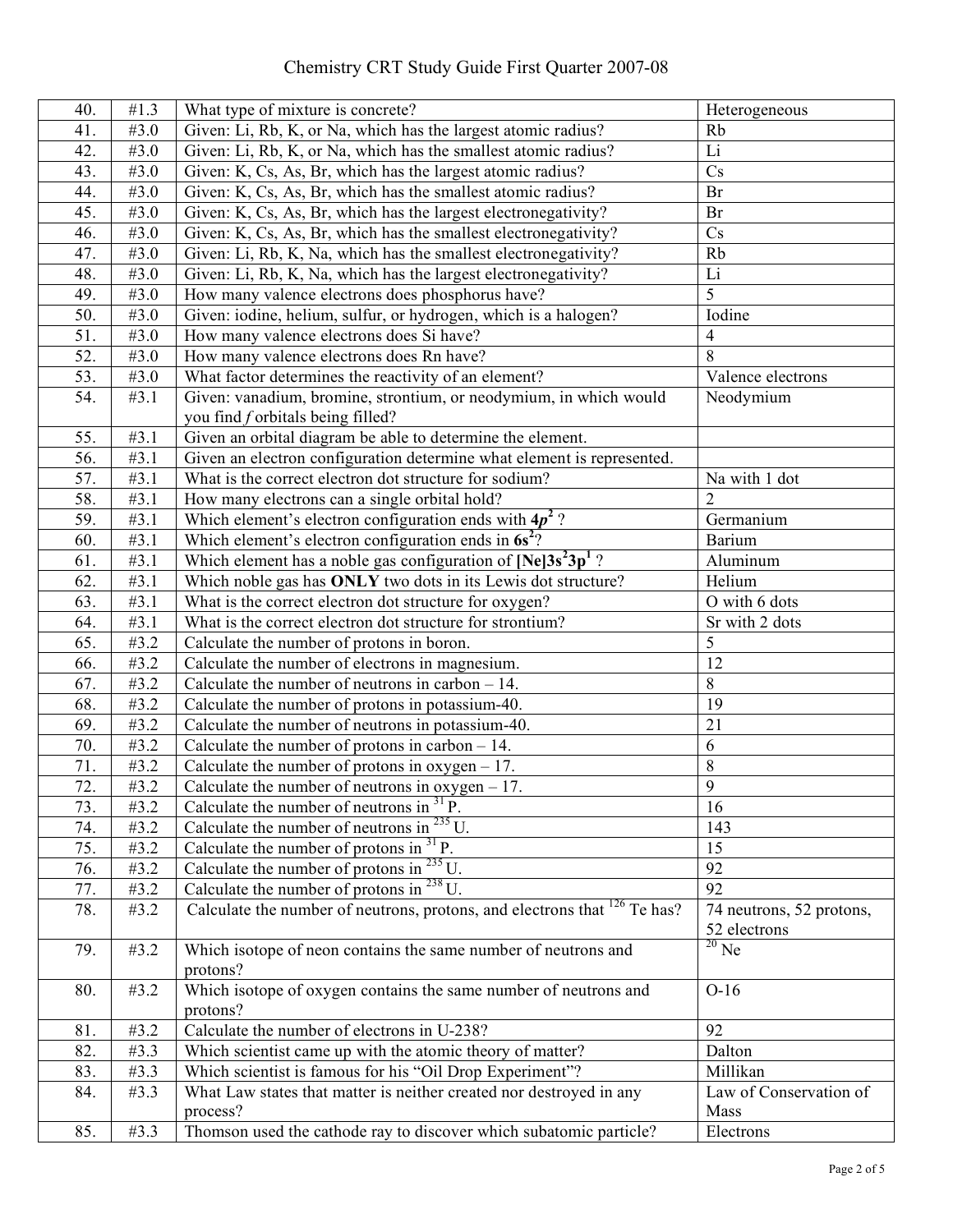| 86.  | #3.3              | What did Rutherford's gold foil experiment show was small, dense, and<br>positively charged?                              | Nucleus                   |
|------|-------------------|---------------------------------------------------------------------------------------------------------------------------|---------------------------|
| 87.  | #3.3              | The atomic emission spectrum can be used to identify an element by<br>what physical property?                             | Color                     |
| 88.  | #3.3              | What concept states that all matter is composed of atoms?                                                                 | Dalton's Atomic Theory    |
| 89.  | #3.3              | Who is given credit for the discovery of the electron?                                                                    | Thomson                   |
| 90.  | $\overline{43.3}$ | Who is given credit for the discovery of the neutron?                                                                     | Chadwick                  |
| 91.  | #3.3              | Who is given credit for the discovery of the proton?                                                                      | Rutherford                |
| 92.  | $\overline{45.0}$ | What determines the average kinetic energy of the molecules of any gas?                                                   | Temperature               |
| 93.  | #5.0              | What must happen to the kinetic energy of a substance for a liquid to                                                     | Decrease                  |
|      |                   | change into a solid?                                                                                                      |                           |
| 94.  | #5.0              | What must happen to the kinetic energy of a substance for a gas to                                                        | Decrease                  |
|      |                   | change into a liquid?                                                                                                     |                           |
| 95.  | #5.0              | What must happen to the kinetic energy of a substance for a solid to                                                      | Increase                  |
|      |                   | change into a gas?                                                                                                        |                           |
| 96.  | #5.0              | In which state of matter are the intermolecular forces most attracted to                                                  | Solid                     |
|      |                   | each other?                                                                                                               |                           |
| 97.  | #5.0              | What the state of matter has particles with the least amount of kinetic                                                   | Solid                     |
|      |                   | energy?                                                                                                                   |                           |
| 98.  | #5.0              | What state of matter has particles with the greatest amount of kinetic                                                    | Gas                       |
|      |                   | energy?                                                                                                                   |                           |
| 99.  | #5.0              | In which state of matter are the intermolecular forces least attracted to                                                 | Gas                       |
|      |                   | each other?                                                                                                               |                           |
| 100. | #5.0              | What happens to the distance between molecules of a substance when it                                                     | It increases              |
|      |                   | melts?                                                                                                                    |                           |
| 101. | #5.0              | What happens to the distance between molecules of a substance when it                                                     | It increases              |
|      |                   | vaporizes?                                                                                                                |                           |
| 102. | #5.0              | How does the kinetic energy of a hydrogen molecule at 25°C compare to                                                     | The kinetic energy is the |
|      |                   | the kinetic energy of an oxygen molecule at 25°C?                                                                         | same                      |
| 103. | #6.1              | Predict the type of bond that is formed in the diagram above.                                                             | Ionic                     |
|      |                   | $Na+ + Cl- \rightarrow NaCl$                                                                                              |                           |
| 104. | #6.1              | Predict the type of bond that is formed in the diagram above.                                                             | Covalent                  |
|      |                   | $Cl + Cl \rightarrow Cl_2$                                                                                                |                           |
| 105. | # $6.1$           | Predict the type of bond that would form between lithium and fluorine.                                                    | Ionic                     |
| 106. | #6.1              | Predict the type of bond that would form between sodium and fluorine.                                                     | Ionic                     |
| 107. | #6.1              | Predict the type of bond that would form between carbon and hydrogen.                                                     | Covalent                  |
| 108. | #6.1              | Predict the type of bond that would form between copper and chlorine.                                                     | Ionic                     |
| 109. | #6.1              | Predict the type of bond formed by the sharing of four electrons.                                                         | Double covalent bond      |
| 110. | #6.1              | Which diatomic molecule forms a triple covalent bond?                                                                     | Nitrogen                  |
|      |                   |                                                                                                                           |                           |
| 111. | #6.1              | Predict the type of bond that would form between sulfur and oxygen.                                                       | Covalent bond             |
| 112. | #6.2              | Group 2A elements, alkaline earth metals, tend to form what charge?                                                       | $2+$                      |
| 113. | #6.2              | What would the oxidation number be for the element with the following<br>electron configuration: $1s^22s^22p^63s^23p^5$ ? | $1-$                      |
| 114. | #6.2              | What would be the oxidation number for the following element: $1s^2 2s^2$<br>$2p^5$ ?                                     | $-1$                      |
| 115. | #6.2              | What would be the oxidation number for the following element: $[Ar]$ 4s <sup>2</sup>                                      | $+2$                      |
| 116. | #6.2              | Given: nitrogen, sulfur, boron, or chlorine, which would tend to form an                                                  | Nitrogen                  |
|      |                   | ion with $a - 3$ charge?                                                                                                  |                           |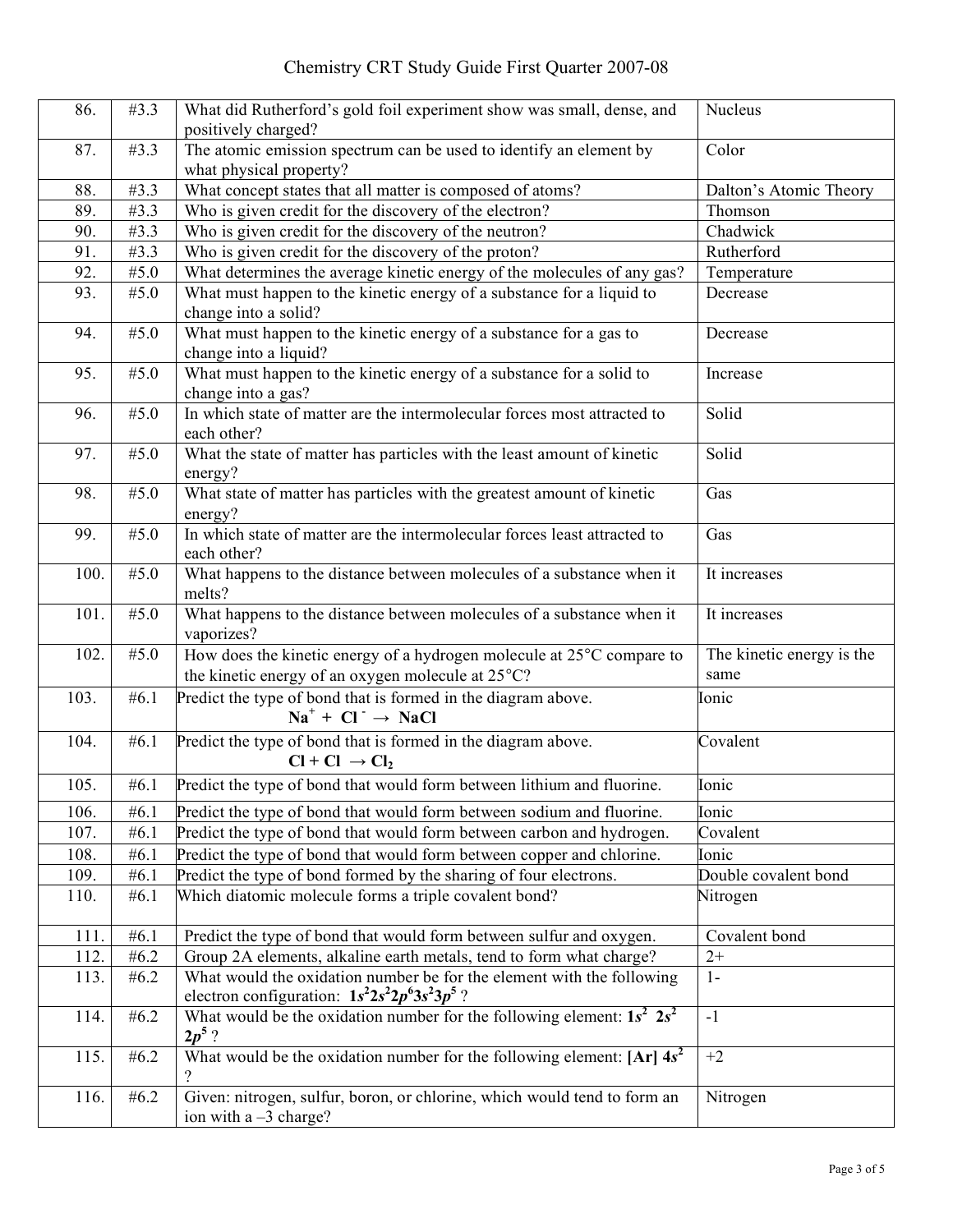## Chemistry CRT Study Guide First Quarter 2007-08

| 117. | #6.2              | Given: carbon, oxygen, barium, or potassium, which would tend to form                                  | Barium                                             |
|------|-------------------|--------------------------------------------------------------------------------------------------------|----------------------------------------------------|
|      |                   | an ion with $a + 2$ charge?                                                                            |                                                    |
| 118. | #6.2              | What is the sum of the oxidation numbers in a neutral compound?                                        | Zero                                               |
| 119. | #6.2              | What is the charge of the phosphate ion in $K_3PO_4$ ?                                                 | $-3$                                               |
| 120. | #6.2              | What is the oxidation number of hydrogen in $H_2O$ ?                                                   | $+1$                                               |
| 121. | #6.2              | What is the oxidation number of the chromate ion in potassium chromate?                                | $-2$                                               |
| 122. | #6.2              | What is the oxidation number of phosphorus in sodium phosphate?                                        | $+5$                                               |
| 123. | #6.3              | What is the name of $H_2SO_{4\ (aq)}$ ?                                                                | Sulfuric acid                                      |
| 124. | # $6.3$           | What is the formula for aluminum sulfate?                                                              | $\text{Al}_2(\text{SO}_4)_3$                       |
| 125. | # $6.3$           | What is the formula for copper (II) chloride?                                                          | CuCl <sub>2</sub>                                  |
| 126. | # $6.3$           | What is the correct formula for carbon disulfide?                                                      | $\overline{\text{CS}_2}$                           |
| 127. | # $6.3$           | What is the correct name for $CCl4$ ?                                                                  | Carbon tetrachloride                               |
| 128. | #6.3              | What is the correct name for $MgSO3$ ?                                                                 | Magnesium sulfite                                  |
| 129. | # $6.3$           | What is the formula of calcium phosphate, which is made up of the ions<br>$Ca^{2+}$ and $PO_4^{3-}$ ?  | $Ca3(PO4)2$                                        |
| 130. | #6.3              | What is the correct name for $(NH_4)$ <sub>3</sub> PO <sub>4</sub> ?                                   | Ammonium phosphate                                 |
| 131. | #6.3              | What is the correct name for $Li2CO3$ ?                                                                | Lithium carbonate                                  |
| 132. | # $6.3$           | What is the correct name for NaOH?                                                                     | Sodium hydroxide                                   |
| 133. | # $6.3$           | What is the correct formula for potassium permanganate?                                                | KMnO <sub>4</sub>                                  |
| 134. | #6.3              | What is the correct formula for hydrochloric acid?                                                     | <b>HCl</b>                                         |
| 135. | # $6.3$           | What is the correct formula for phosphoric acid.?                                                      | $H_3PO_4$                                          |
| 136. | #8.0              | Is burning wood an example of a chemical change or a physical change?                                  | Chemical change                                    |
| 137. | #8.0              | Is freezing water an example of a chemical change or a physical change?                                | Physical change                                    |
| 138. | #8.0              | Is malleability an example of a chemical property or a physical property?                              | Physical property                                  |
| 139. | #8.0              | Is melting point an example of a chemical property or a physical<br>property?                          | Physical property                                  |
| 140. | #8.0              | Is "ignites when dropped into water" an example of a chemical property<br>or a physical property?      | Chemical property                                  |
| 141. | #8.0              | Is conducting electricity an example of a chemical property or a physical<br>property?                 | Physical property                                  |
| 142. | #8.0              | Is an object's tendency to rust an example of a chemical property or a<br>physical property?           | Chemical property                                  |
| 143. | #8.0              | Is an object's tendency to tarnish an example of a chemical property or a<br>physical property?        | Chemical property                                  |
| 144. | #8.0              | Is an object's ductility an example of a chemical property or a physical<br>property?                  | Physical property                                  |
| 145. | #8.0              | Is an object's luster an example of a chemical property or a physical<br>property?                     | Physical property                                  |
| 146. | #9.3              | Identify the three main types of radioactivity from the list below.                                    | Alpha particles, beta<br>particles, and gamma rays |
| 147. | #9.3              | Determine what type of radiation is being given off from a nuclear<br>transition equation.             |                                                    |
| 148. | #9.3              | What particle makes up beta radiation?                                                                 | Electron                                           |
| 149. | $\overline{49.3}$ | In the equation <sup>238</sup> U $\rightarrow$ <sup>234</sup> Th, what type of radiation is given off? | Alpha                                              |
| 150. | #9.3              | In the equation ${}^{14}C \rightarrow {}^{14}N$ , what type of radiation is given off?                 | Beta                                               |
| 151. | #9.3              | What type of radiation is not deflected by electric or magnetic fields?                                | Gamma rays                                         |
| 152. | #9.3              | What is the product of all nuclear fission reactions?                                                  | Energy                                             |
| 153. | #9.3              | What condition is required for fusion reactions to occur?                                              | Incredibly high                                    |
|      |                   |                                                                                                        | temperatures                                       |
| 154. | $\overline{49.3}$ | What particle does Argon $-39$ lose when it decays to potassium $-39$ ?                                | Electron                                           |
| 155. | #9.3              | What is a beta particle?                                                                               | Electron                                           |